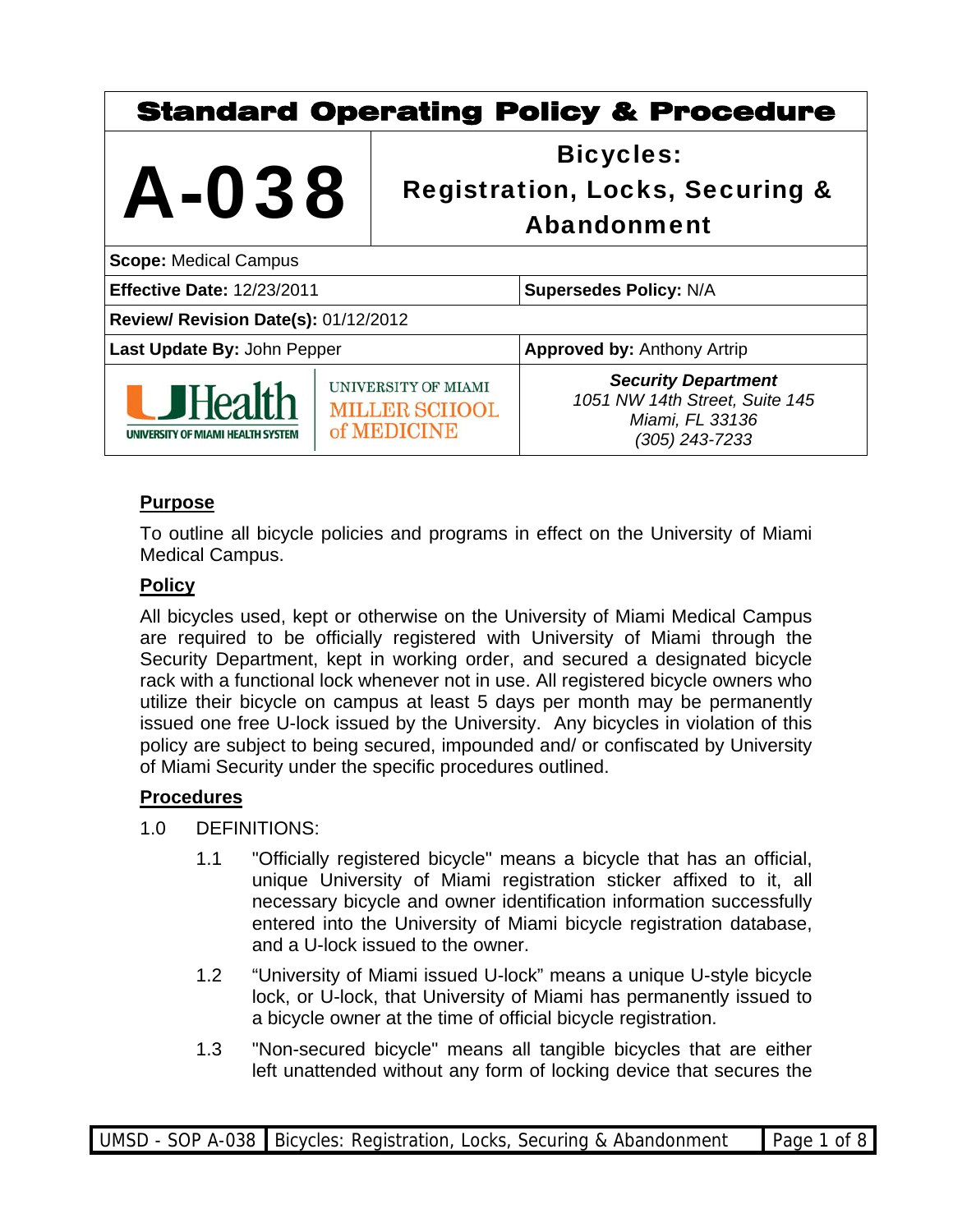bicycle to a designated bicycle rack, or left unattended with an insufficient cable style bicycle lock securing the bicycle to a designated bicycle rack.

- 1.4 "Improperly secured bicycle" means all tangible bicycles that are left unattended and secured with any type of locking device to any object other than a designated bicycle rack.
- 1.5 "Abandoned bicycle" means all tangible bicycles that are presumed, by reasonable aesthetic standards, to be disposed of on University property in a partially or fully wrecked, inoperative, or dismantled condition or has no apparent intrinsic value to the rightful owner.
- 2.0 REGISTRATION & U-LOCK ISSUANCE: All students, faculty and staff who utilize a personally or departmentally-owned bicycle on the Medical Campus are required to officially register their bicycle with the University through the Security Department. As part of the registration process, a unique University bicycle registration sticker will be affixed to the bicycle; bicycle and owner identification information will be captured in the University bicycle registration database. In addition, if the bicycle owner utilizes their bicycle on campus a minimum of 5 days per month, one Ulock will be permanently issued to the bicycle owner free of charge for use to secure the bicycle while on campus.
	- 2.1 The official registration process which must be followed by all students, faculty and staff encompasses the following:
		- 2.1.1 A student, faculty or staff member must personally appear with their legally owned bicycle and their University-issued identification at the Security Operations Office, located in Dominion Garage Suite 160 (1051 NW 14<sup>th</sup> Street, Miami, FL 33136) between the hours of 9am and 4:30pm, Monday through Friday, excluding University holidays and closures. It is recommended that the office be contacted in advance by calling: 305-243-7457. Upon arrival, bicycle owners will activate the intercom and state that they are present to register their bicycle.
		- 2.1.2 University security personnel will present the bicycle owner with Bicycle Registration & U-Lock Issuance Form A-038A. This form collects basic bicycle and owner identification information, including the bicycle serial number, and requires the registrant to affirm under penalty of law and University disciplinary action the following statements:
			- 2.1.2.1 I affirm under penalty of law and University policy that I am the legal and sole owner of this bicycle,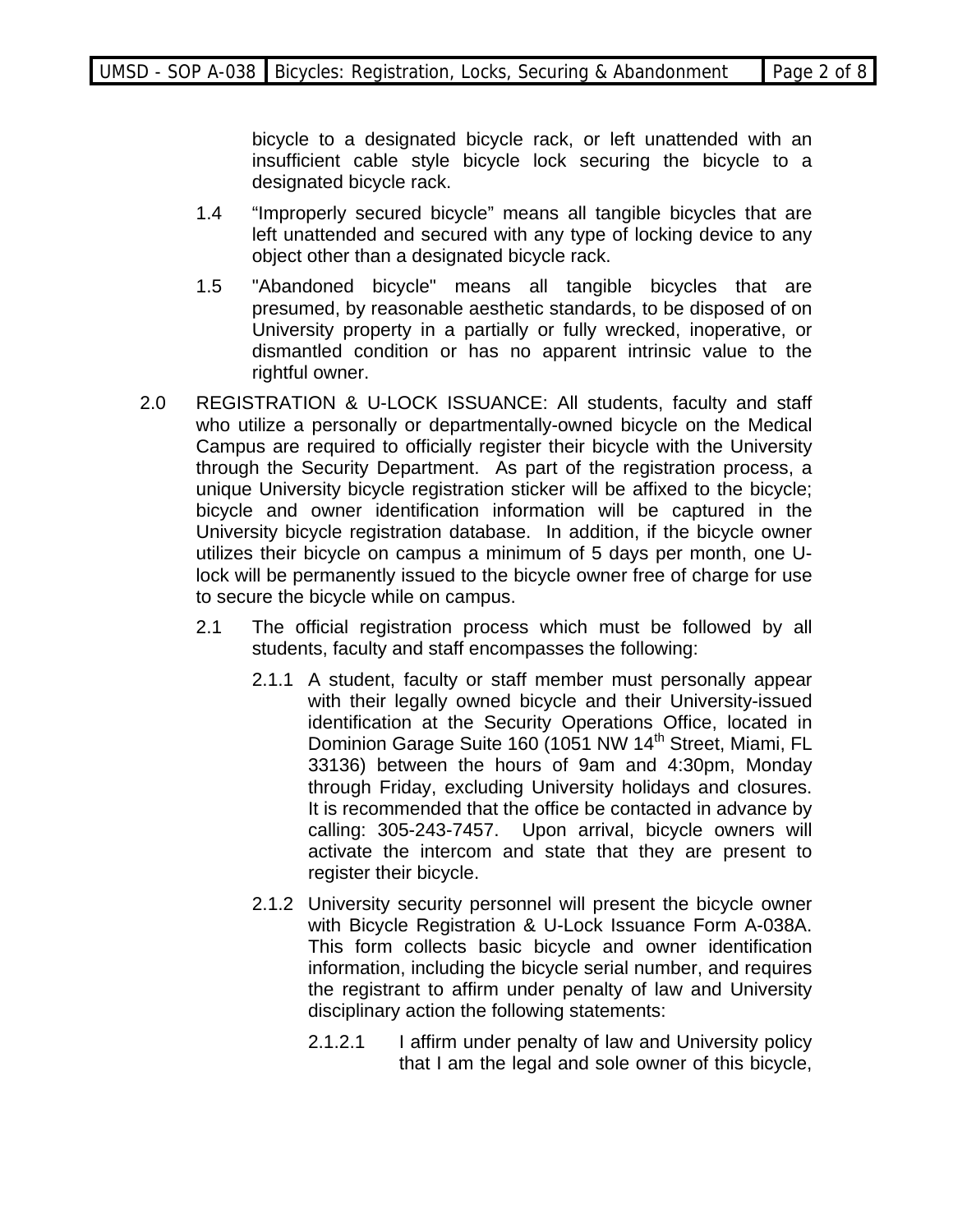or am registering this bicycle on behalf of a University Department which is the legal and sole owner.

- 2.1.2.2 If I am accepting a free bicycle lock, I affirm under University policy that I will utilize the bicycle I am registering on the campus indicated above for the number of days each month indicated. understand that in order to be eligible to receive a free bicycle lock, I must utilize my bicycle on campus a minimum of 5 days per month.
- 2.1.2.3 If I am accepting a free bicycle lock, I affirm under penalty of law and University policy that I have not previously received a free U-lock under the terms of this program.
- 2.1.2.4 If I am accepting a free bicycle lock, I affirm that the University assumes absolutely no liability associated with the use of this lock, including lock maintenance, lock breakage, lock failure, lock rusting, lost keys, bicycle theft, theft of parts from the bicycle and every other possible issue. I am solely responsible for the lock, the lock keys and every action taken with such
- 2.1.3 Security personnel will personally verify that the serial number on the bicycle and the serial number listed on the form match. In addition, security personnel will photocopy the owner's University identification card into the designated space on the registration form, and also take a digital photograph of the bicycle.
- 2.1.4 Upon completion of the form, university security personnel will issue an official University bicycle registration sticker and assist the owner in affixing it to a visible area on the frame of the bicycle. The sticker must be affixed to the frame at this time; the owner may not leave with the registration sticker in hand.
- 2.1.5 If the bicycle owner affirms that they utilize their bicycle on campus a minimum of 5 days per month on the form, university security personnel will permanently issue one Ulock free of charge to the owner which must be used to secure the bicycle while on campus.
- 2.1.6 If the bicycle owner does not affirm that they utilize their bicycle on campus a minimum of 5 days per month on the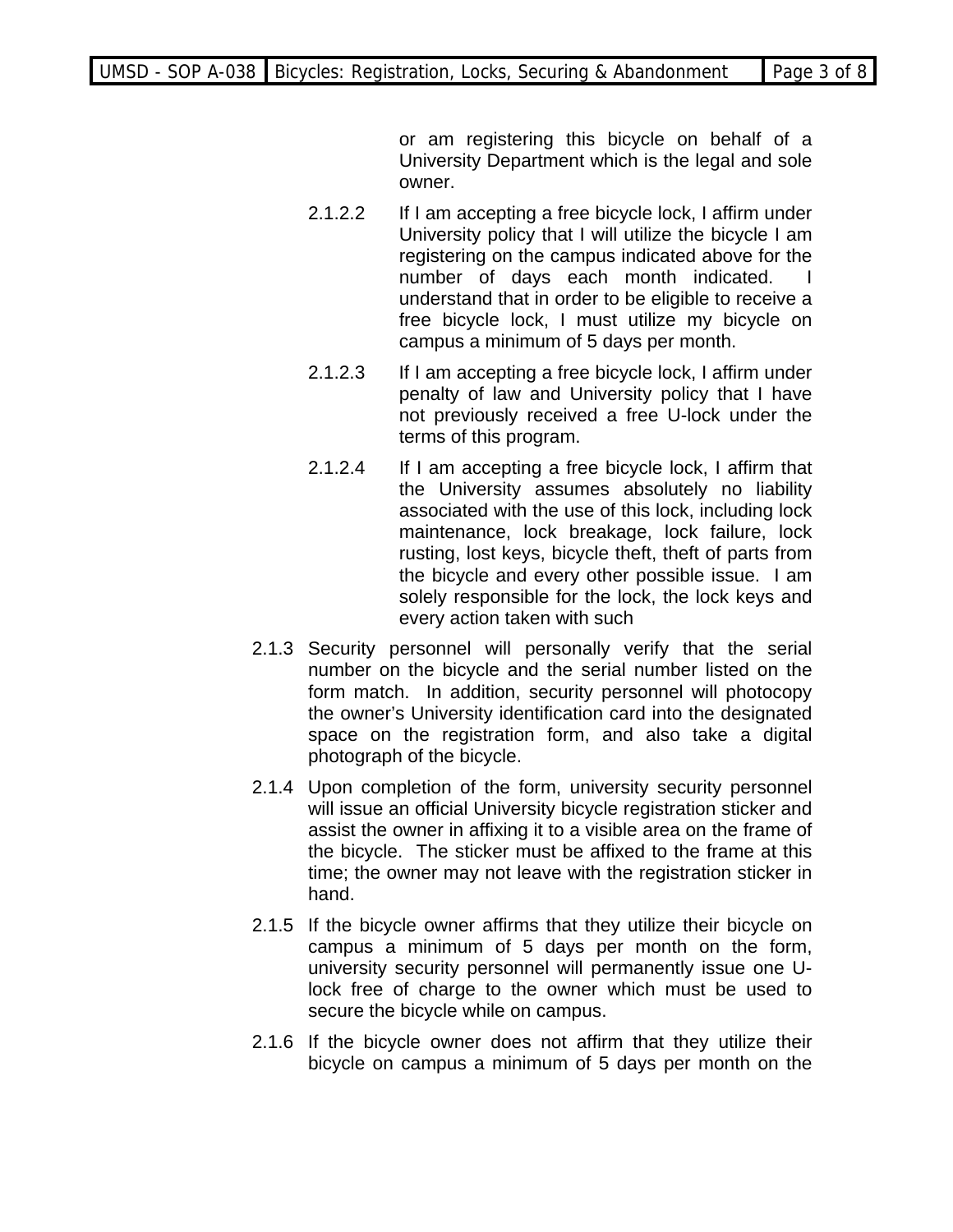form, they may purchase a U-lock at current market value, but will not be issued a free U-lock.

- 2.1.7 Any person with University-issued identification can purchase a U-lock at current market value. Bicycle U-locks are sold in the Security Administration Office, located in Dominion Garage Suite 145 (1051 NW 14<sup>th</sup> Street, Miami, FL 33136) between the hours of 9am and 4:30pm, Monday through Friday, excluding University holidays and closures.
- 2.1.8 Completed bicycle registration forms will be kept in a secured location and entered by security personnel into the University's restricted access bicycle registration database. Data in the database will only be used for official purposes by authorized University personnel.
- 2.2 Bicycles in violation of this policy are subject to being secured, impounded and/ or confiscated by the University of Miami under subsequent clauses within this policy.
- 3.0 MANDATORY SECURING: All students, faculty and staff who utilize a personally or departmentally-owned bicycle on the Medical Campus are required to keep their bicycles secured to a designated bicycle rack with an appropriate lock (or U-lock if so issued by the University) whenever not in use.
	- 3.1 The University makes a significant number of designated bicycle racks readily available throughout the Medical Campus for use by all students, faculty and staff. Under no circumstances are bicycles ever permitted to be secured to anything other object.
	- 3.2 Though a bicycle owner who has been issued a U-lock by the University must utilize the U-lock, nothing in this policy precludes an owner from utilizing any additional reasonable secondary or tertiary method to secure their bicycle to a designated bicycle rack.
	- 3.3 Bicycles in violation of this policy are considered to be a nonsecured bicycle or an improperly secured bicycle and are subject to being secured, impounded and/ or confiscated by the University of Miami under subsequent clauses within this policy.
- 4.0 UNSECURED BICYCLES: Bicycles left on the Medical Campus in a nonsecured or improperly secured manner as defined by this policy, may be secured by University security personnel to the nearest designated bicycle rack with a University-controlled "red" U-lock. The intention is to prevent theft and inform the bicycle owner of the bicycle registration and free lock program.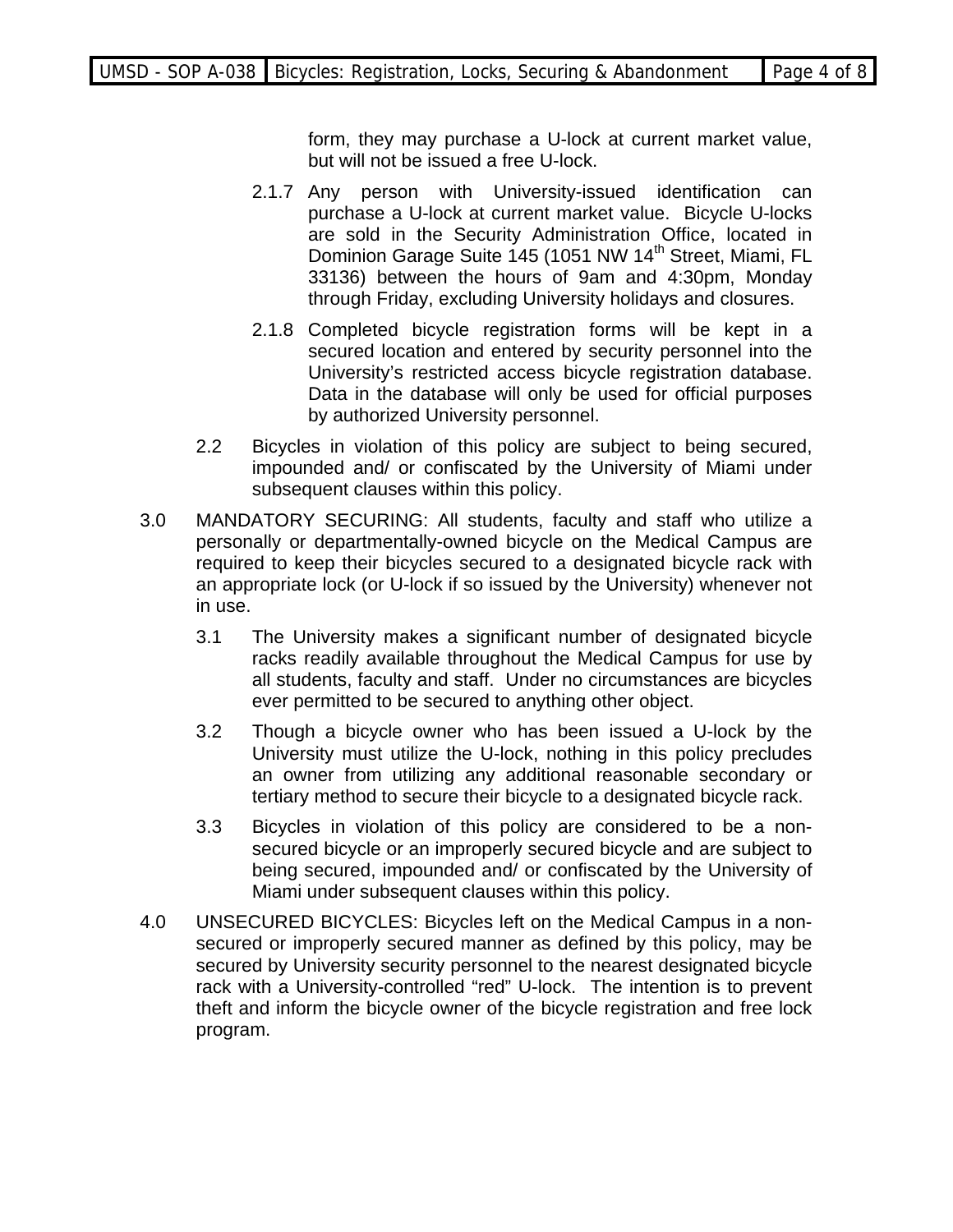- 4.1 A laminated Non-Secured Bicycle Notice must be attached by Security personnel to the bicycle in a conspicuous manner with the following statement:
	- 4.1.1 NON-SECURED BICYCLE NOTICE. Your bicycle was found to be "Non-Secured" by University of Miami Security personnel. "Non-Secured" means unsecured or secured with a cable lock. Per University policy A-038, your bicycle has been secured with a University-controlled "red" U-lock that can only be removed by authorized University Security personnel. To have the lock removed you must appear in person at the Security Operations Office, located in Dominion Garage Suite 160 (1051 NW 14<sup>th</sup> Street, Miami, FL 33136) between the hours of 9am and 4:30pm, Monday through Friday, excluding University holidays and closures, with your University issued identification and complete Bicycle Release Form A-038B supplied by security. It is recommended that the office be contacted in advance by calling: 305-243-7457. There are no fees or charges associated with this policy.
	- 4.1.2 Such notice shall be not less than 4 inches by 5 inches and shall be sufficiently weatherproof to withstand normal exposure to the elements.
- 4.2 Security personnel will have the owner complete Bicycle Release Form A-038B, affirming under penalty of law and University disciplinary action that the claimant is the legal owner of the bicycle. The University's bicycle registration database may also be utilized for verification of ownership. The owner will then be escorted to the bicycle by security personnel, and the red U-lock will be removed. If the owner has not yet registered their bicycle and received their one free U-lock, then one may be issued at this time.
- 4.3 If after 90 days have passed no rightful owner has come forth to claim the bicycle, it is subject to being impounded by the University of Miami under subsequent clauses within this policy.
- 5.0 ABANDONED BICYCLES: All tangible bicycles that are presumed, by reasonable aesthetic standards, to be disposed of on University property in a partially or fully wrecked, inoperative, or dismantled condition or have no apparent intrinsic value to the rightful owner will be preliminarily considered abandoned.
	- 5.1 Whenever university security personnel make a preliminary determination that an abandoned bicycle is present on the Medical Campus, University of Miami Security personnel shall post a notice upon the bicycle with the following statement on it: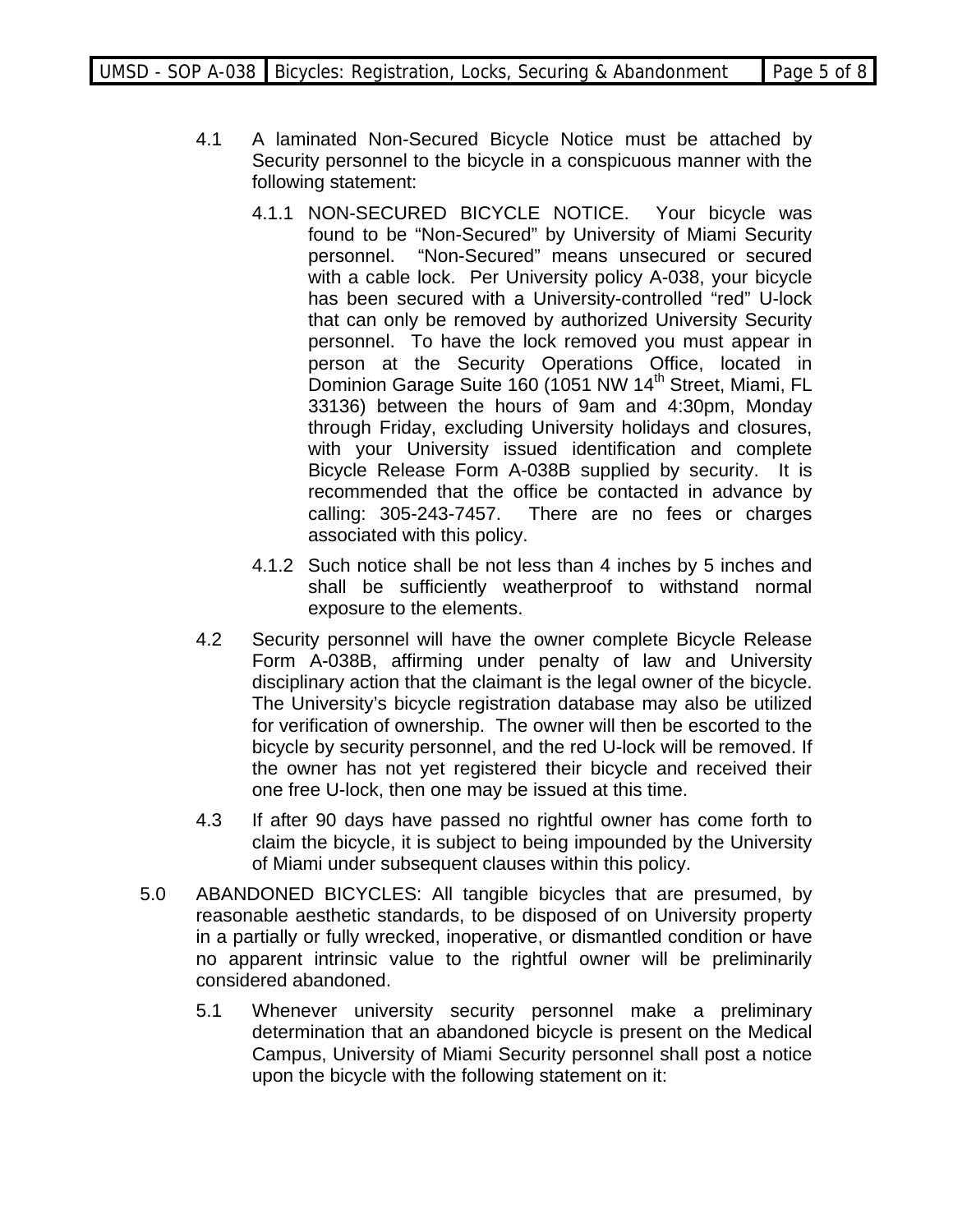- 5.1.1 ABANDONED BICYCLE WARNING NOTICE. NOTICE TO THE OWNER OF THIS BICYCLE. This bicycle appears, by reasonable standards, to be abandoned. It is therefore unlawfully upon private property known as the University of Miami and must be removed within 20 days; otherwise, it will be removed and disposed of pursuant to University policy A-038. The owner may be liable for the costs of removal, storage, and publication of this notice. Please contact the University of Miami Security at the telephone number listed below or remove the bicycle from this general location within 20 days. Removing this notice will not prevent confiscation. Dated and signed by the University of Miami Security Department: (305) 243-9466.
- 5.1.2 Such notice shall be not less than 8 inches by 10 inches and shall be sufficiently weatherproof to withstand normal exposure to the elements.
- 5.2 If, at the end of 20 days after posting the notice the owner has not removed the bicycle from the general area, contacted security to advise that the bicycle is not abandoned, or shown reasonable cause for failure to do so, the bicycle will be considered to be officially abandoned. University Security personnel shall take custody of the bicycle by whatever means necessary, including forcible removal and/ or breakage of any locking mechanisms, and retain custody of the bicycle for 90 days.
	- 5.2.1 The bicycle may be stored during this 90-day period in any location deemed secured and appropriate by the Director of Security, including under the direct control of another University of Miami unit when so authorized.
	- 5.2.2 In this 90-day time period, a picture of the bicycle shall be posted on a special "abandoned bicycle" section of the University of Miami Security Department Website (www.security.med.miami.edu) as to allow additional opportunity for the rightful owner of such bicycle to come forward. In addition, this policy will be posted in its entirety on such webpage.
- 5.3 If the rightful owner of the bicycle comes forward in this 90 day period, and can prove ownership, the bicycle shall be returned to such owner. Ownership may be proven by referencing a registered bicycle in the University bicycle registration database, displaying a receipt of purchase with serial number, or by any other reasonable documentation. The claimant will be required to complete Bicycle Release Form A-038B, and provide their University issued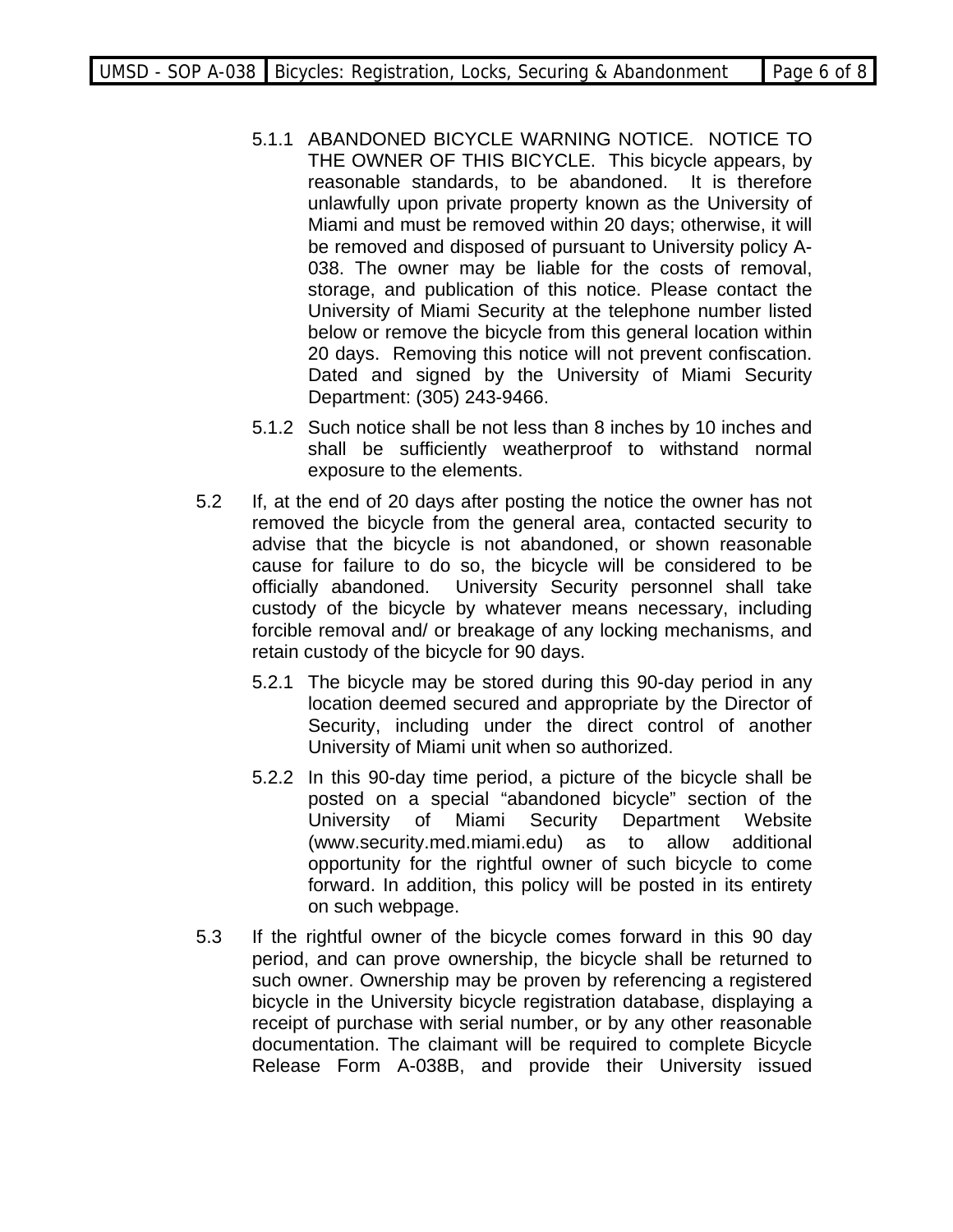identification for copy onto the form. If ownership cannot be proven by any of the aforementioned means, Bicycle Release Form A-038B will serve as a legally binding affidavit attesting to the sworn ownership of the bicycle by the claimant.

- 5.3.1 At the discretion of the University, such owner may be ordered to pay any or all costs associated with the removal and storage of such bicycle.
- 5.4 If after 90 days have passed no rightful owner has come forth, the rightful owner is assumed to have forfeited her or his bicycle to the University, and the University becomes the rightful owner. Upon assuming ownership, the University may permanently retain any or all of the bicycle for the University's own use, trade such bicycle to any unit of government or private enterprise, donate the bicycle to any individual or charitable organization, sell the bicycle, or dispose of the bicycle through appropriate pre-established refuse removal procedures.
	- 5.4.1 If the University elects to sell the bicycle, it must do so at public sale by competitive bidding. Notice of the time and place of the sale shall be given by an advertisement of the sale posted on the University of Miami Security Department website for 2 consecutive weeks prior. The notice shall include a statement that the sale shall be subject to any and all liens. The advertisement must include a general description and the time and place of the sale.
- 5.5 The known owner of any abandoned bicycle who, after notice as provided in this section, does not remove such property within the specified period may be held liable to the University for any or all costs of removal, storage, and destruction of such bicycle, less any salvage value obtained by disposal of the property.
- 5.6 Whoever opposes, obstructs, or resists any University personnel in the discharge of duties assigned by the Security Department as provided in this section may face criminal and/ or University disciplinary charges.
- 5.7 Any University personnel authorized by the Security Department to perform bicycle seizure duties is immune from University disciplinary charges pertaining to the rightful performance of his/ her assigned duties.
- 5.8 EXIGENT SITUATIONS: Whenever University of Miami Security personnel identify a bicycle, which in the opinion of such personnel poses a clear public safety hazard simply by its presence or location including, without limitation and for purposes of example